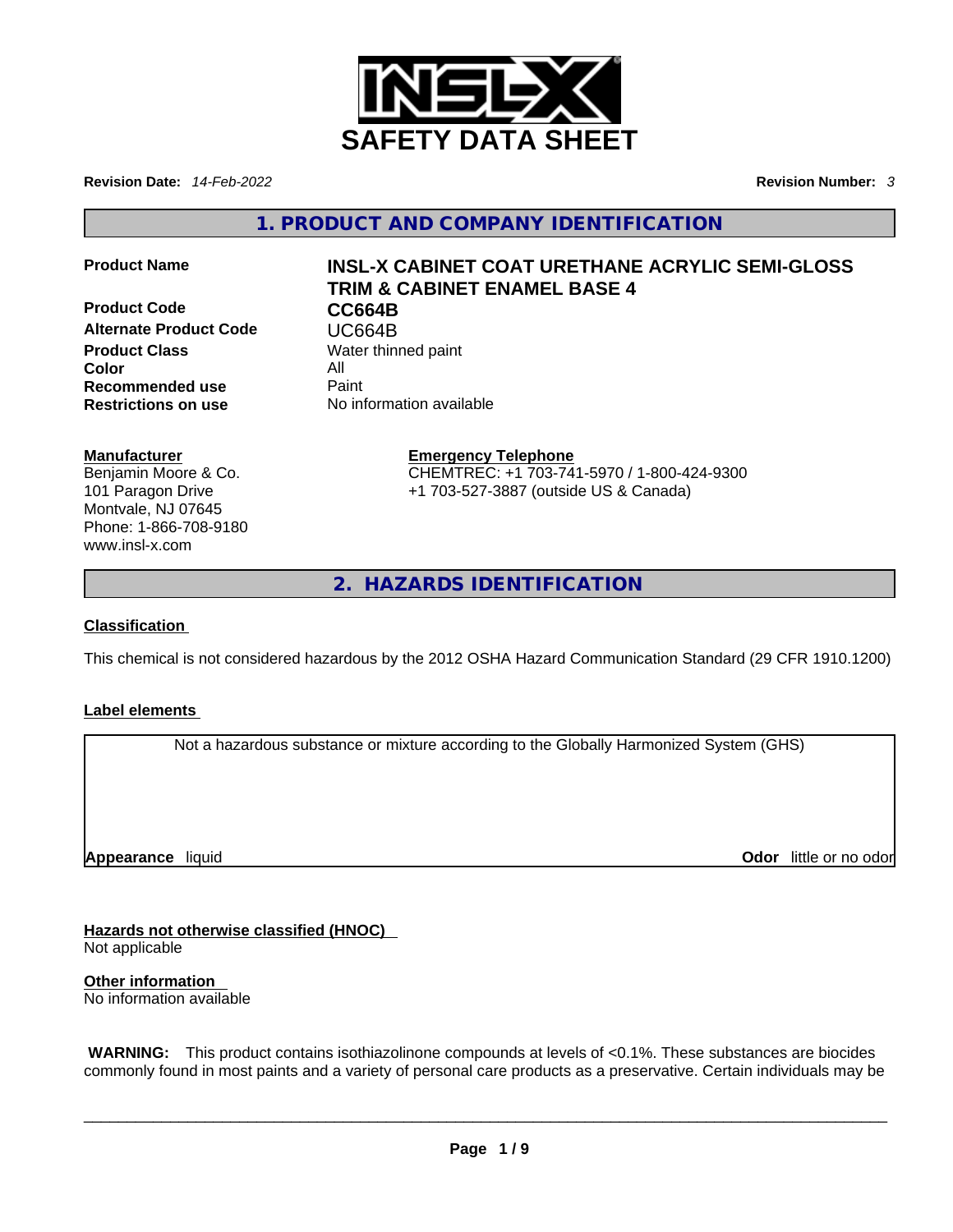sensitive or allergic to these substances, even at low levels.

# **3. COMPOSITION INFORMATION ON COMPONENTS**

| <b>Chemical name</b> | CAS No.   | Weight-%                 |
|----------------------|-----------|--------------------------|
| Kaolin               | 1332-58-7 | $\overline{\phantom{a}}$ |
| Ammonia              | 7664-41-7 | - 0.5<br>J.1             |
| Ammonium hydroxide   | 1336-21-6 | - 0.5<br>0.1             |

|                                                  | 4. FIRST AID MEASURES                                                                                    |
|--------------------------------------------------|----------------------------------------------------------------------------------------------------------|
| <b>General Advice</b>                            | No hazards which require special first aid measures.                                                     |
| <b>Eye Contact</b>                               | Rinse thoroughly with plenty of water for at least 15 minutes and consult a<br>physician.                |
| <b>Skin Contact</b>                              | Wash off immediately with soap and plenty of water while removing all<br>contaminated clothes and shoes. |
| <b>Inhalation</b>                                | Move to fresh air. If symptoms persist, call a physician.                                                |
| Ingestion                                        | Clean mouth with water and afterwards drink plenty of water. Consult a physician<br>if necessary.        |
| <b>Most Important</b><br><b>Symptoms/Effects</b> | None known.                                                                                              |
| <b>Notes To Physician</b>                        | Treat symptomatically.                                                                                   |

**5. FIRE-FIGHTING MEASURES** 

| <b>Suitable Extinguishing Media</b>                                              | Use extinguishing measures that are appropriate to local<br>circumstances and the surrounding environment.                                   |
|----------------------------------------------------------------------------------|----------------------------------------------------------------------------------------------------------------------------------------------|
| Protective equipment and precautions for firefighters                            | As in any fire, wear self-contained breathing apparatus<br>pressure-demand, MSHA/NIOSH (approved or equivalent)<br>and full protective gear. |
| <b>Specific Hazards Arising From The Chemical</b>                                | Closed containers may rupture if exposed to fire or<br>extreme heat.                                                                         |
| Sensitivity to mechanical impact                                                 | No.                                                                                                                                          |
| Sensitivity to static discharge                                                  | No.                                                                                                                                          |
| <b>Flash Point Data</b><br>Flash point (°F)<br>Flash Point (°C)<br><b>Method</b> | Not applicable<br>Not applicable<br>Not applicable                                                                                           |
|                                                                                  |                                                                                                                                              |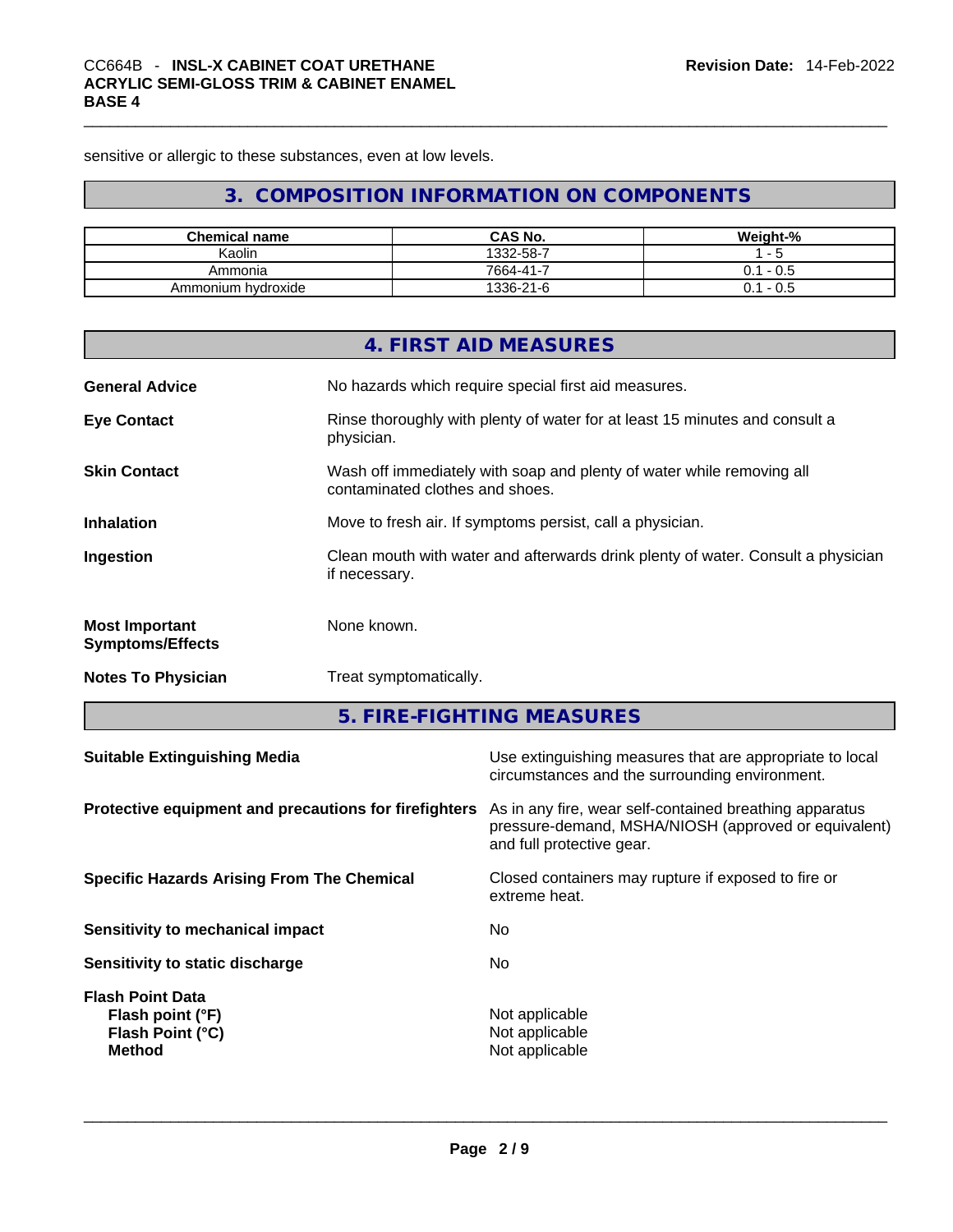|                                 | <b>Flammability Limits In Air</b>                             |                        |                                  |                                |  |
|---------------------------------|---------------------------------------------------------------|------------------------|----------------------------------|--------------------------------|--|
|                                 | Lower flammability limit:<br><b>Upper flammability limit:</b> |                        | Not applicable<br>Not applicable |                                |  |
| <b>NFPA</b>                     | Health: 1                                                     | <b>Flammability: 0</b> | <b>Instability: 0</b>            | <b>Special: Not Applicable</b> |  |
| <b>NFPA Legend</b><br>- - - - - |                                                               |                        |                                  |                                |  |

- 0 Not Hazardous
- 1 Slightly
- 2 Moderate
- 3 High
- 4 Severe

*The ratings assigned are only suggested ratings, the contractor/employer has ultimate responsibilities for NFPA ratings where this system is used.* 

*Additional information regarding the NFPA rating system is available from the National Fire Protection Agency (NFPA) at www.nfpa.org.* 

# **6. ACCIDENTAL RELEASE MEASURES**

| <b>Personal Precautions</b>      | Avoid contact with skin, eyes and clothing. Ensure adequate ventilation.                                                                                                         |
|----------------------------------|----------------------------------------------------------------------------------------------------------------------------------------------------------------------------------|
| <b>Other Information</b>         | Prevent further leakage or spillage if safe to do so.                                                                                                                            |
| <b>Environmental precautions</b> | See Section 12 for additional Ecological Information.                                                                                                                            |
| <b>Methods for Cleaning Up</b>   | Soak up with inert absorbent material. Sweep up and shovel into suitable<br>containers for disposal.                                                                             |
|                                  | 7. HANDLING AND STORAGE                                                                                                                                                          |
| Handling                         | Avoid contact with skin, eyes and clothing. Avoid breathing vapors, spray mists or<br>sanding dust. In case of insufficient ventilation, wear suitable respiratory<br>equipment. |
| <b>Storage</b>                   | Keep container tightly closed. Keep out of the reach of children.                                                                                                                |
|                                  |                                                                                                                                                                                  |

# **8. EXPOSURE CONTROLS/PERSONAL PROTECTION**

#### **Exposure Limits**

| Chemical name | <b>ACGIH TLV</b>                           | <b>OSHA PEL</b>           |
|---------------|--------------------------------------------|---------------------------|
| Kaolin        | TWA: 2 $mg/m3$ particulate matter          | 15 mg/m $3$ - TWA         |
|               | containing no asbestos and <1%             | 5 mg/m <sup>3</sup> - TWA |
|               | crystalline silica, respirable particulate |                           |
|               | matter                                     |                           |
| Ammonia       | STEL: 35 ppm                               | 50 ppm - TWA              |
|               | TWA: 25 ppm                                | 35 mg/m $3$ - TWA         |

#### **Legend**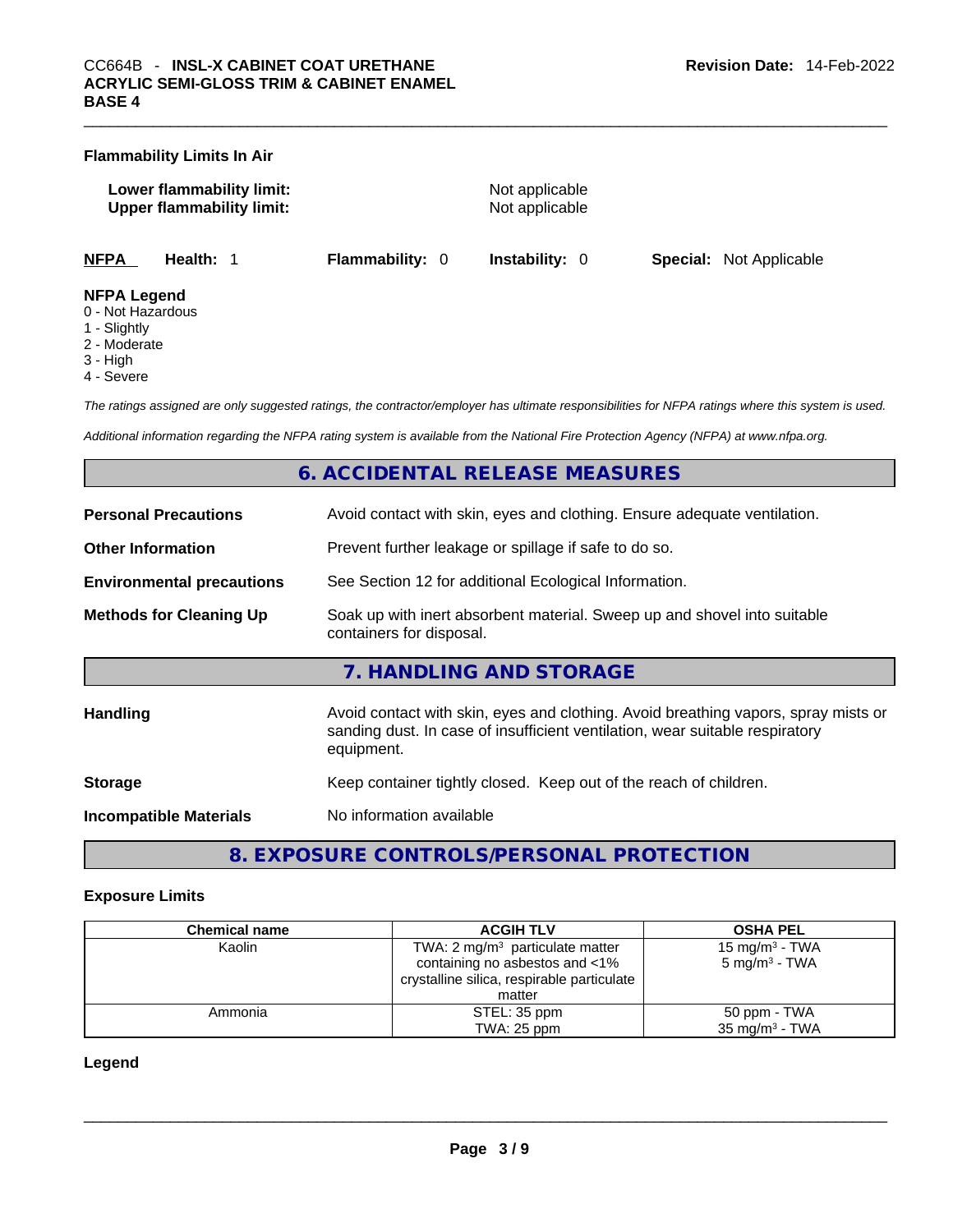# \_\_\_\_\_\_\_\_\_\_\_\_\_\_\_\_\_\_\_\_\_\_\_\_\_\_\_\_\_\_\_\_\_\_\_\_\_\_\_\_\_\_\_\_\_\_\_\_\_\_\_\_\_\_\_\_\_\_\_\_\_\_\_\_\_\_\_\_\_\_\_\_\_\_\_\_\_\_\_\_\_\_\_\_\_\_\_\_\_\_\_\_\_ CC664B - **INSL-X CABINET COAT URETHANE ACRYLIC SEMI-GLOSS TRIM & CABINET ENAMEL BASE 4**

ACGIH - American Conference of Governmental Industrial Hygienists Exposure Limits OSHA - Occupational Safety & Health Administration Exposure Limits N/E - Not Established

| Ensure adequate ventilation, especially in confined areas.<br><b>Engineering Measures</b> |                                                                                                                                     |
|-------------------------------------------------------------------------------------------|-------------------------------------------------------------------------------------------------------------------------------------|
| <b>Personal Protective Equipment</b>                                                      |                                                                                                                                     |
| <b>Eye/Face Protection</b>                                                                | Safety glasses with side-shields.                                                                                                   |
| <b>Skin Protection</b>                                                                    | Protective gloves and impervious clothing.                                                                                          |
| <b>Respiratory Protection</b>                                                             | In case of insufficient ventilation wear suitable respiratory equipment.                                                            |
| <b>Hygiene Measures</b>                                                                   | Avoid contact with skin, eyes and clothing. Remove and wash contaminated<br>clothing before re-use. Wash thoroughly after handling. |

# **9. PHYSICAL AND CHEMICAL PROPERTIES**

**Appearance** liquid **Odor** little or no odor **Odor Threshold** No information available **Density (lbs/gal)** 8.8 - 8.9 **Specific Gravity** 1.05 - 1.07 **pH bH** *pH* **Viscosity (cps) Viscosity (cps) No information available Solubility(ies)** No information available **Water solubility No information available No information available Evaporation Rate No information available No information available Vapor pressure**  No information available **Vapor density No information available No** information available **Wt. % Solids** 35 - 45 **Vol. % Solids** 30 - 40 **Wt. % Volatiles** 55 - 65 **Vol. % Volatiles** 60 - 70 **VOC Regulatory Limit (g/L)** < 50 **Boiling Point (°F)** 212 **Boiling Point (°C)** 100 **Freezing point (°F)** 32 **Freezing Point (°C)** 0 **Flash point (°F)** Not applicable **Flash Point (°C)** Not applicable **Method** Not applicable **Flammability (solid, gas)** Not applicable **Upper flammability limit:** Not applicable **Lower flammability limit:** Not applicable **Autoignition Temperature (°F)** No information available **Autoignition Temperature (°C)**<br> **Decomposition Temperature (°F)** No information available **Decomposition Temperature (°F) Decomposition Temperature (°C)** No information available

# **Partition coefficient**<br>No information available<br>No information available<br>No information available<br>No information available<br>No information available<br>No information available<br>No information available<br>No information availabl **10. STABILITY AND REACTIVITY**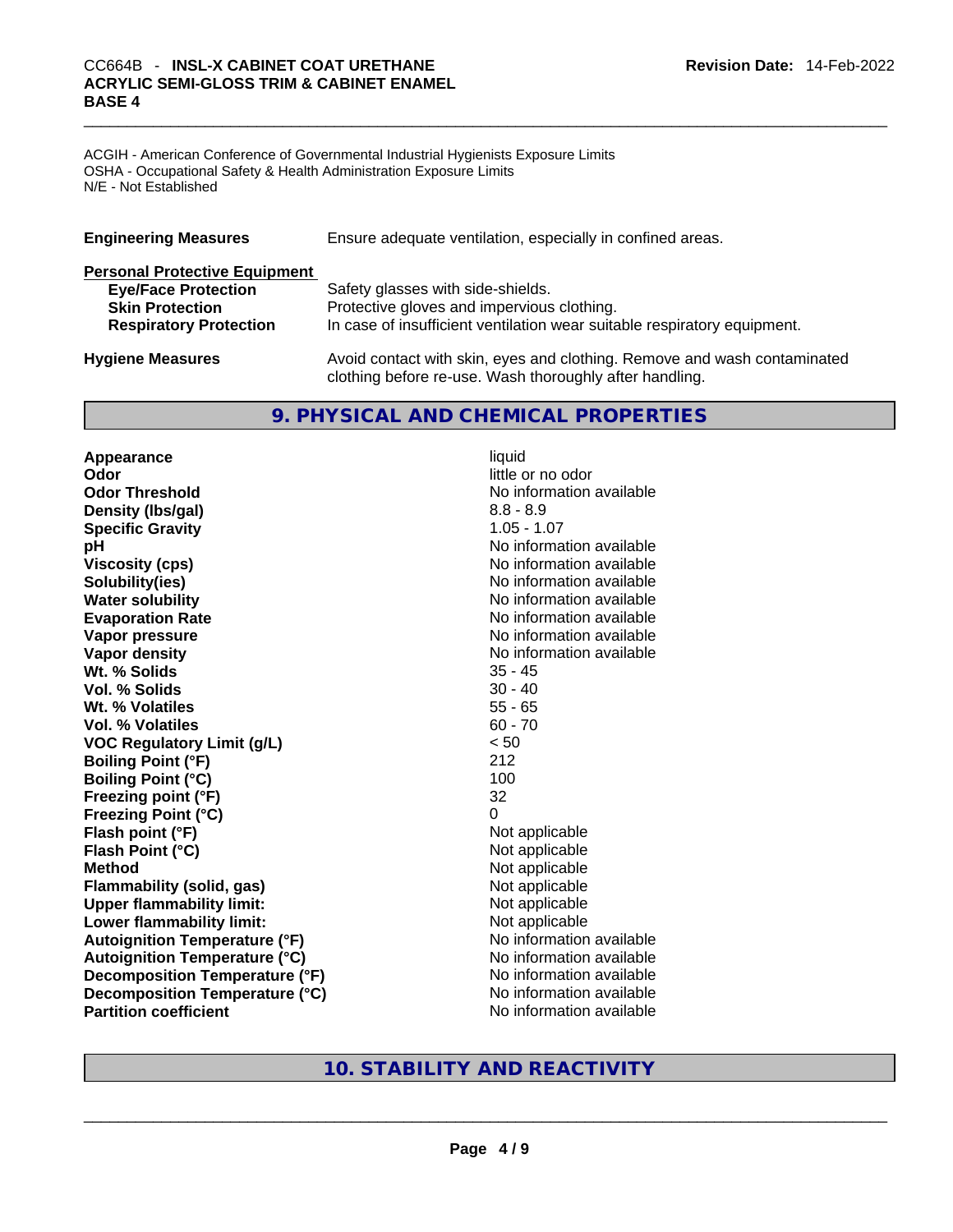| <b>Reactivity</b>                         | Not Applicable                           |
|-------------------------------------------|------------------------------------------|
| <b>Chemical Stability</b>                 | Stable under normal conditions.          |
| <b>Conditions to avoid</b>                | Prevent from freezing.                   |
| <b>Incompatible Materials</b>             | No materials to be especially mentioned. |
| <b>Hazardous Decomposition Products</b>   | None under normal use.                   |
| <b>Possibility of hazardous reactions</b> | None under normal conditions of use.     |

# **11. TOXICOLOGICAL INFORMATION**

| <b>Product Information</b>               |                                                                                                                 |
|------------------------------------------|-----------------------------------------------------------------------------------------------------------------|
| Information on likely routes of exposure |                                                                                                                 |
| <b>Principal Routes of Exposure</b>      | Eye contact, skin contact and inhalation.                                                                       |
| <b>Acute Toxicity</b>                    |                                                                                                                 |
| <b>Product Information</b>               | No information available                                                                                        |
|                                          | Symptoms related to the physical, chemical and toxicological characteristics                                    |
| <b>Symptoms</b>                          | No information available                                                                                        |
|                                          | Delayed and immediate effects as well as chronic effects from short and long-term exposure                      |
| Eye contact                              | May cause slight irritation.                                                                                    |
| <b>Skin contact</b>                      | Substance may cause slight skin irritation. Prolonged or repeated contact may dry<br>skin and cause irritation. |
| <b>Inhalation</b>                        | May cause irritation of respiratory tract.                                                                      |
| Ingestion                                | Ingestion may cause gastrointestinal irritation, nausea, vomiting and diarrhea.                                 |
| <b>Sensitization</b>                     | No information available                                                                                        |
| <b>Neurological Effects</b>              | No information available.                                                                                       |
| <b>Mutagenic Effects</b>                 | No information available.                                                                                       |
| <b>Reproductive Effects</b>              | No information available.                                                                                       |
| <b>Developmental Effects</b>             | No information available.                                                                                       |
| <b>Target organ effects</b>              | No information available.                                                                                       |
| <b>STOT - single exposure</b>            | No information available.                                                                                       |
| <b>STOT - repeated exposure</b>          | No information available.                                                                                       |
| Other adverse effects                    | No information available.                                                                                       |
| <b>Aspiration Hazard</b>                 | No information available                                                                                        |
| <b>Numerical measures of toxicity</b>    |                                                                                                                 |

**The following values are calculated based on chapter 3.1 of the GHS document**

**ATEmix (inhalation-dust/mist)** 388.6 mg/L \_\_\_\_\_\_\_\_\_\_\_\_\_\_\_\_\_\_\_\_\_\_\_\_\_\_\_\_\_\_\_\_\_\_\_\_\_\_\_\_\_\_\_\_\_\_\_\_\_\_\_\_\_\_\_\_\_\_\_\_\_\_\_\_\_\_\_\_\_\_\_\_\_\_\_\_\_\_\_\_\_\_\_\_\_\_\_\_\_\_\_\_\_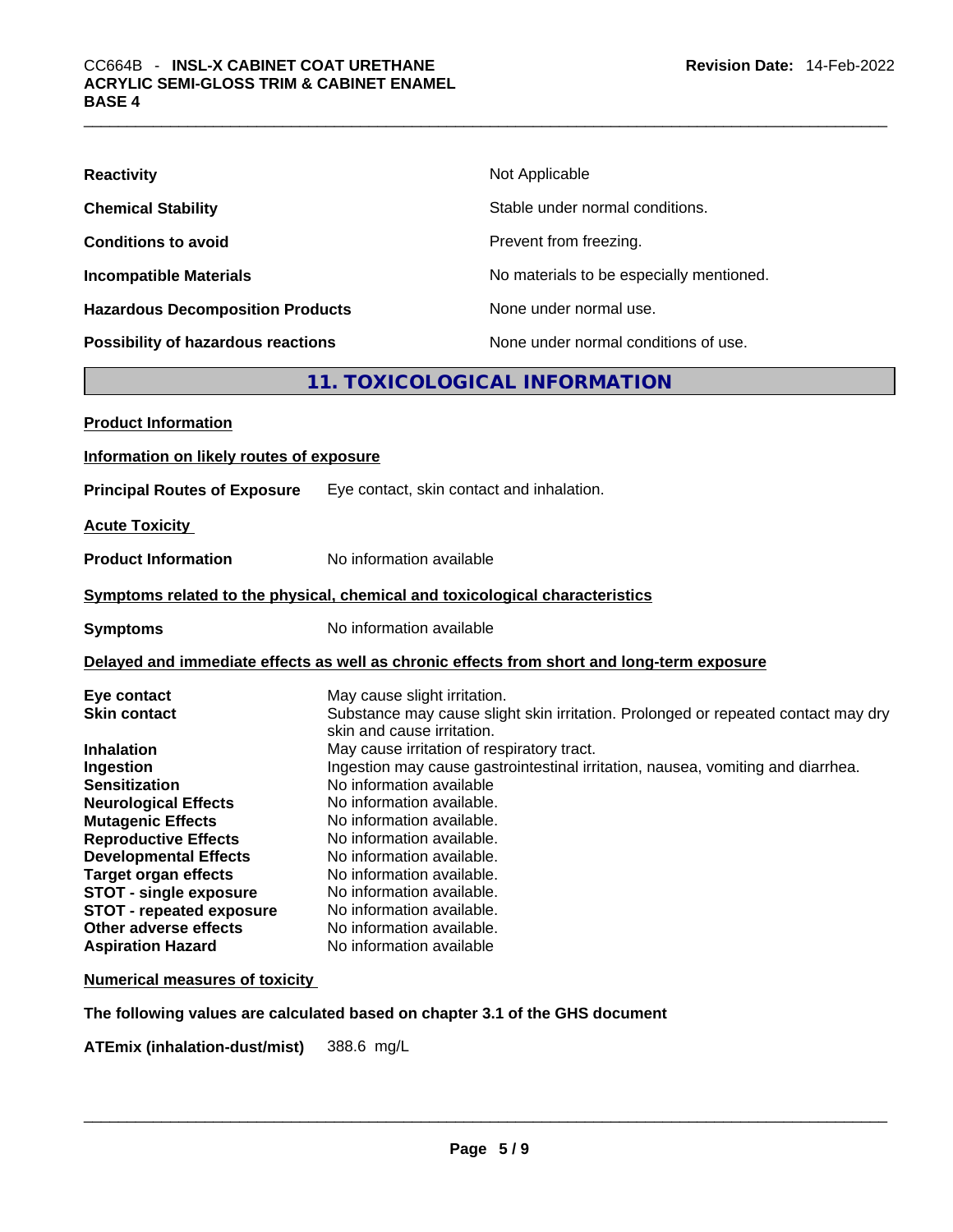#### **Component Information**

| Chemical name                   | Oral LD50           | Dermal LD50          | Inhalation LC50                                                                |
|---------------------------------|---------------------|----------------------|--------------------------------------------------------------------------------|
| Kaolin<br>1332-58-7             | > 5000 mg/kg (Rat)  | $>$ 5000 mg/kg (Rat) |                                                                                |
| Ammonia<br>7664-41-7            | $=$ 350 mg/kg (Rat) |                      | $= 9850$ mg/m <sup>3</sup> (Rat) 1 h<br>$= 13770$ ma/m <sup>3</sup><br>(Rat)1h |
| Ammonium hydroxide<br>1336-21-6 | $=$ 350 mg/kg (Rat) |                      |                                                                                |

## **Chronic Toxicity**

#### **Carcinogenicity**

*There are no known carcinogenic chemicals in this product above reportable levels.* 

**12. ECOLOGICAL INFORMATION** 

# **Ecotoxicity Effects**

The environmental impact of this product has not been fully investigated.

#### **Product Information**

## **Acute Toxicity to Fish**

No information available

## **Acute Toxicity to Aquatic Invertebrates**

No information available

#### **Acute Toxicity to Aquatic Plants**

No information available

#### **Persistence / Degradability**

No information available.

#### **Bioaccumulation**

There is no data for this product.

#### **Mobility in Environmental Media**

No information available.

#### **Ozone**

No information available

#### **Component Information**

#### **Acute Toxicity to Fish**

No information available

# **Acute Toxicity to Aquatic Invertebrates**

No information available \_\_\_\_\_\_\_\_\_\_\_\_\_\_\_\_\_\_\_\_\_\_\_\_\_\_\_\_\_\_\_\_\_\_\_\_\_\_\_\_\_\_\_\_\_\_\_\_\_\_\_\_\_\_\_\_\_\_\_\_\_\_\_\_\_\_\_\_\_\_\_\_\_\_\_\_\_\_\_\_\_\_\_\_\_\_\_\_\_\_\_\_\_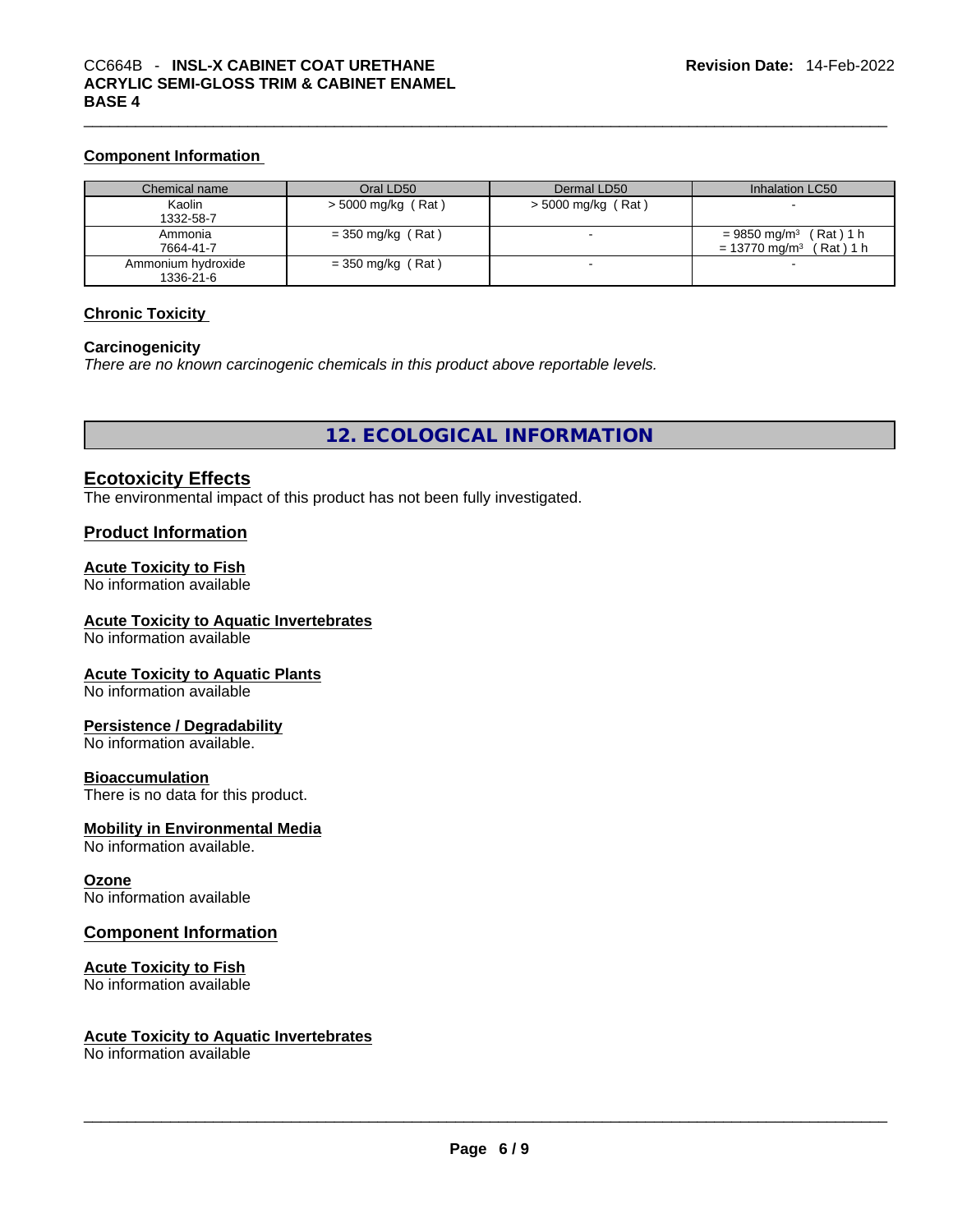#### **Acute Toxicity to Aquatic Plants**

No information available

|                              | 13. DISPOSAL CONSIDERATIONS                                                                                                                                                                                               |
|------------------------------|---------------------------------------------------------------------------------------------------------------------------------------------------------------------------------------------------------------------------|
| <b>Waste Disposal Method</b> | Dispose of in accordance with federal, state, and local regulations. Local<br>requirements may vary, consult your sanitation department or state-designated<br>environmental protection agency for more disposal options. |
|                              | 14. TRANSPORT INFORMATION                                                                                                                                                                                                 |
| <b>DOT</b>                   | Not regulated                                                                                                                                                                                                             |
| <b>ICAO/IATA</b>             | Not regulated                                                                                                                                                                                                             |
| <b>IMDG/IMO</b>              | Not regulated                                                                                                                                                                                                             |
|                              | <b>15. REGULATORY INFORMATION</b>                                                                                                                                                                                         |

# **International Inventories**

| <b>TSCA: United States</b> | Yes - All components are listed or exempt. |
|----------------------------|--------------------------------------------|
| <b>DSL: Canada</b>         | Yes - All components are listed or exempt. |

# **Federal Regulations**

#### **SARA 311/312 hazardous categorization**

| Acute health hazard               | Nο |
|-----------------------------------|----|
| Chronic Health Hazard             | Nο |
| Fire hazard                       | Nο |
| Sudden release of pressure hazard | No |
| Reactive Hazard                   | N٥ |

## **SARA 313**

Section 313 of Title III of the Superfund Amendments and Reauthorization Act of 1986 (SARA). This product contains a chemical or chemicals which are subject to the reporting requirements of the Act and Title 40 of the Code of Federal Regulations, Part 372:

*None*

**Clean Air Act,Section 112 Hazardous Air Pollutants (HAPs) (see 40 CFR 61)**

This product contains the following HAPs:

*None*

# **US State Regulations**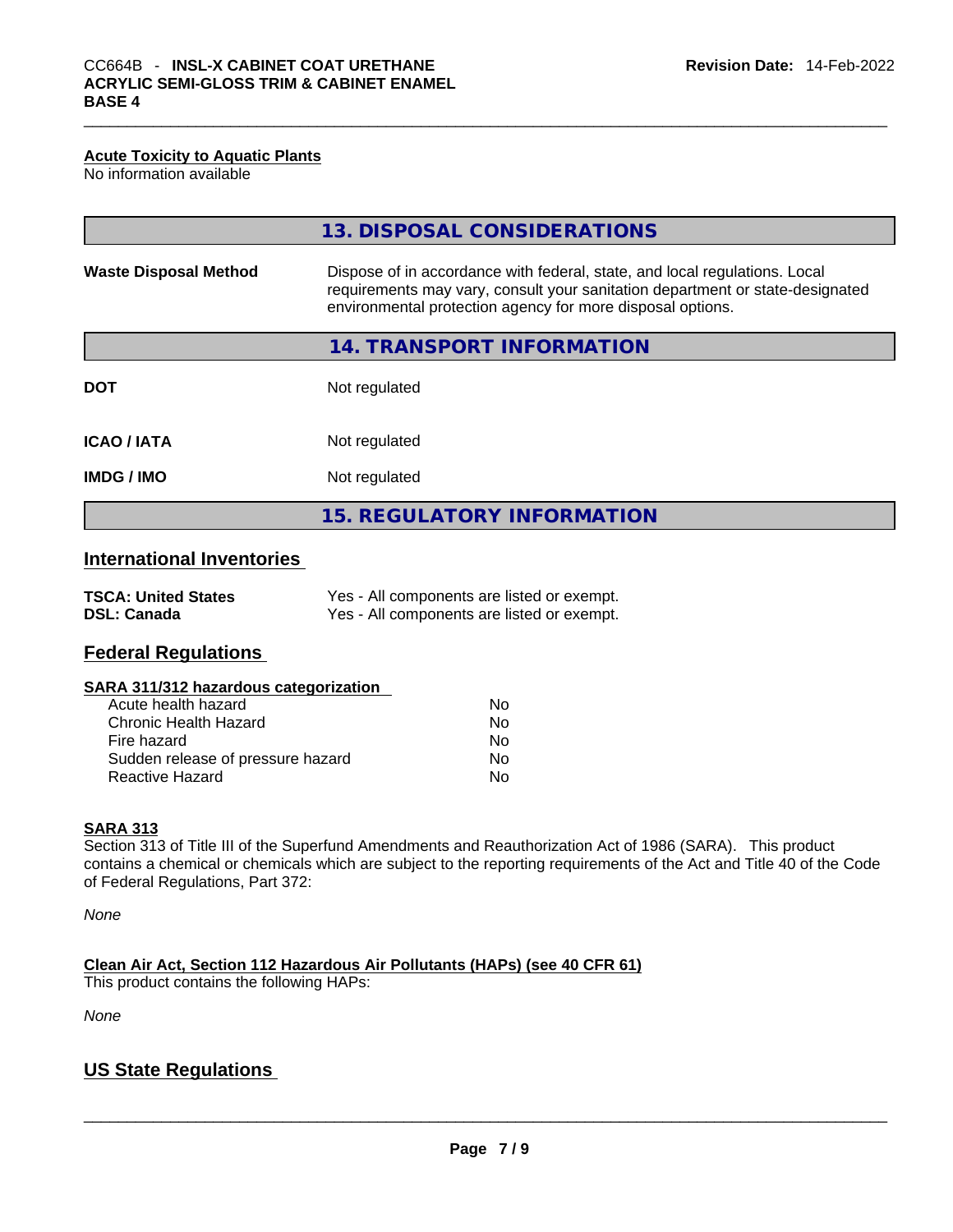## **California Proposition 65**

**WARNING:** This product can expose you to chemicals including Crystalline Silica, which are known to the State of California to cause cancer, and Ethylene glycol, which are known to the State of California to cause birth defects or other reproductive harm. For more information go to www.P65Warnings.ca.gov.

#### **State Right-to-Know**

| <b>Chemic</b> | Ma | --- | $-          -$ |
|---------------|----|-----|----------------|
| $   -$        | -  | .   | нс             |
| ∖aolin        |    |     |                |

#### **Legend**

X - Listed

| <b>16. OTHER INFORMATION</b>                                                                                                                                                                                                                                                              |           |  |                        |                      |  |                                                                                                                                               |
|-------------------------------------------------------------------------------------------------------------------------------------------------------------------------------------------------------------------------------------------------------------------------------------------|-----------|--|------------------------|----------------------|--|-----------------------------------------------------------------------------------------------------------------------------------------------|
| HMIS -                                                                                                                                                                                                                                                                                    | Health: 1 |  | <b>Flammability: 0</b> | <b>Reactivity: 0</b> |  | $PPE: -$                                                                                                                                      |
| <b>HMIS Legend</b><br>0 - Minimal Hazard<br>1 - Slight Hazard<br>2 - Moderate Hazard<br>3 - Serious Hazard<br>4 - Severe Hazard<br>* - Chronic Hazard<br>X - Consult your supervisor or S.O.P. for "Special" handling instructions.<br>present under the actual normal conditions of use. |           |  |                        |                      |  | Note: The PPE rating has intentionally been left blank. Choose appropriate PPE that will protect employees from the hazards the material will |

*Caution: HMISÒ ratings are based on a 0-4 rating scale, with 0 representing minimal hazards or risks, and 4 representing significant hazards or risks. Although HMISÒ ratings are not required on MSDSs under 29 CFR 1910.1200, the preparer, has chosen to provide them. HMISÒ ratings are to be used only in conjunction with a fully implemented HMISÒ program by workers who have received appropriate HMISÒ training. HMISÒ is a registered trade and service mark of the NPCA. HMISÒ materials may be purchased exclusively from J. J. Keller (800) 327-6868.* 

 **WARNING!** If you scrape, sand, or remove old paint, you may release lead dust. LEAD IS TOXIC. EXPOSURE TO LEAD DUST CAN CAUSE SERIOUS ILLNESS, SUCH AS BRAIN DAMAGE, ESPECIALLY IN CHILDREN. PREGNANT WOMEN SHOULD ALSO AVOID EXPOSURE.Wear a NIOSH approved respirator to control lead exposure. Clean up carefully with a HEPA vacuum and a wet mop. Before you start, find out how to protect yourself and your family by contacting the National Lead Information Hotline at 1-800-424-LEAD or log on to www.epa.gov/lead.

| <b>Prepared By</b> |  |
|--------------------|--|
|                    |  |

**Product Stewardship Department** Benjamin Moore & Co. 101 Paragon Drive Montvale, NJ 07645 800-225-5554